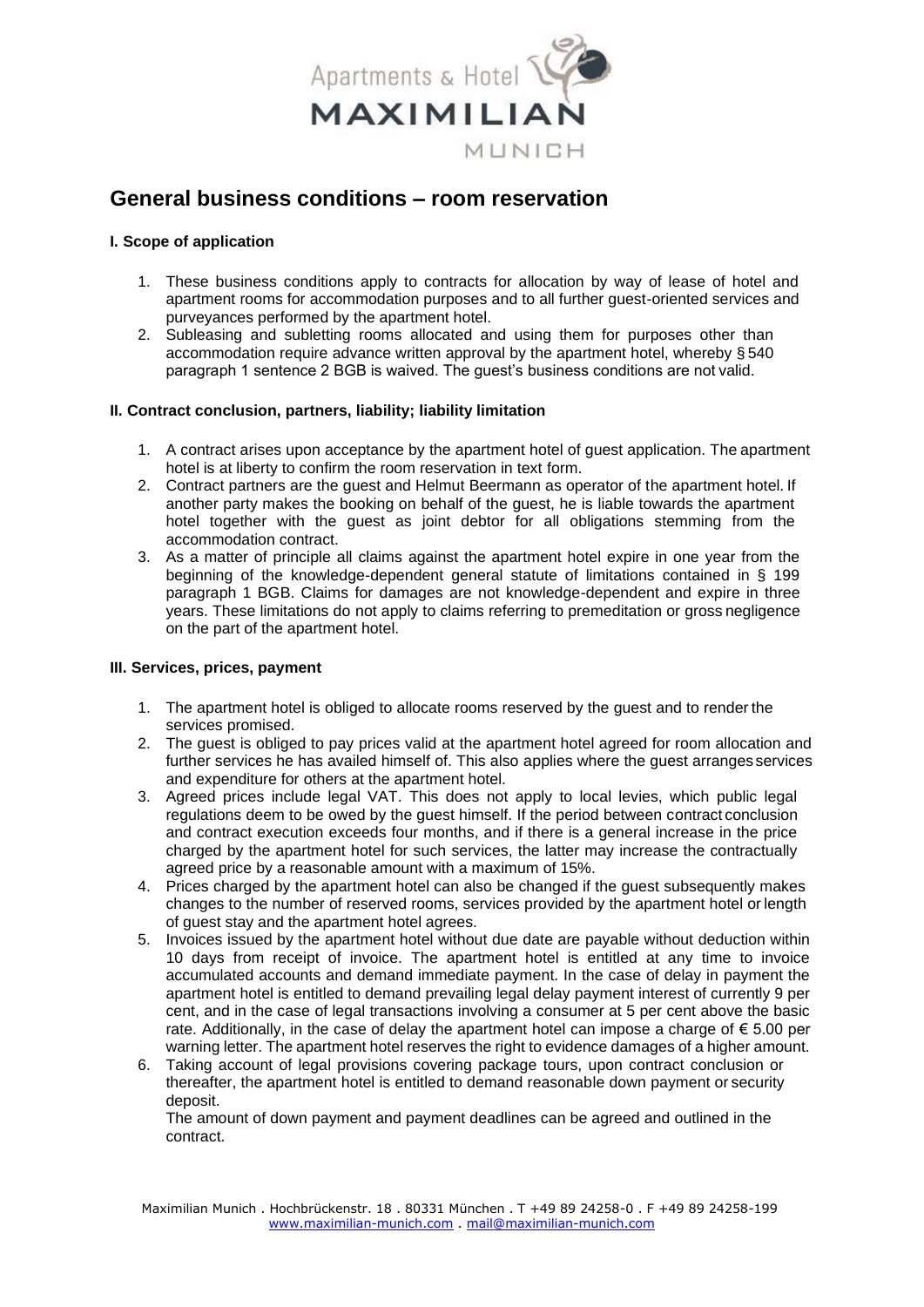

7. The guest may only offset or reduce an apartment hotel invoice against an undisputed or legally valid invoice for payment due from the apartment hotel.

### **IV. Withdrawal by the guest (cancellation, revocation) / non-utilisation of services**

- 1. Withdrawal by the guest from the contract concluded with the apartment hotel requires apartment hotel approval in writing. In the absence of this, the price agreed under the contract is payable, even if the guest does not contractually avail himself of the services. This does not apply to contravention of the obligation by the apartment hotel to consider rights, legally protected rights and interests accruing to the guest, where he can no longer be expected to adhere to the contract or if he benefits from any legal or contractual right of withdrawal.
- 2. If the apartment hotel and the guest have agreed in writing on a deadline for withdrawal from the contract free of charge, the guest is free until that point to withdraw from the contract without the apartment hotel being able to claim for payment or compensation. This right of the guest to withdraw expires if by the agreed deadline he does not exercise his right of withdrawal in writing to the apartment hotel, provided this does not involve a case of withdrawal in line with number 1 sentence 3.
- 3. Where the guest does not take up rooms reserved, the apartment hotel is entitled to charge for opportunity cost covering room rental and for other services not taken up.

#### **V. Withdrawal by the apartment hotel**

- 1. If the apartment hotel and the guest have agreed in writing on a deadline for withdrawal by the guest from the contract free of charge, within this period the apartment hotel has the same right of withdrawal given applications from other guests for the contractually reserved rooms, provided the guest has not waived recourse by the apartment hotel to its right of withdrawal.
- 2. If a down payment agreed or demanded in line with clause III no. 6 above is not paid even after a deadline set by the apartment hotel in a reasonable manner, the apartment hotel is equally entitled to withdraw from the contract.
- 3. In addition the apartment hotel is entitled to withdraw extraordinarily from the contract for an objectively justified reason in the following example cases:
	- o Force majeure or other circumstances not attributable to the apartment hotel render execution of the contract impossible
	- $\circ$  Rooms are reserved with erroneous or false data, e.g. identity of the guest or the purpose of the stay
	- o The apartment hotel has justified reason to believe that rendering the services might jeopardise trouble-free business operations, safety or public reputation of the apartment hotel, and this is not attributable to the domain or organisation of the apartment hotel
	- o The purpose or occasion of the stay is illegal
	- o Contravention of clause I no. 2 above
- 4. If the apartment hotel withdraws, the guest has no claim for compensation.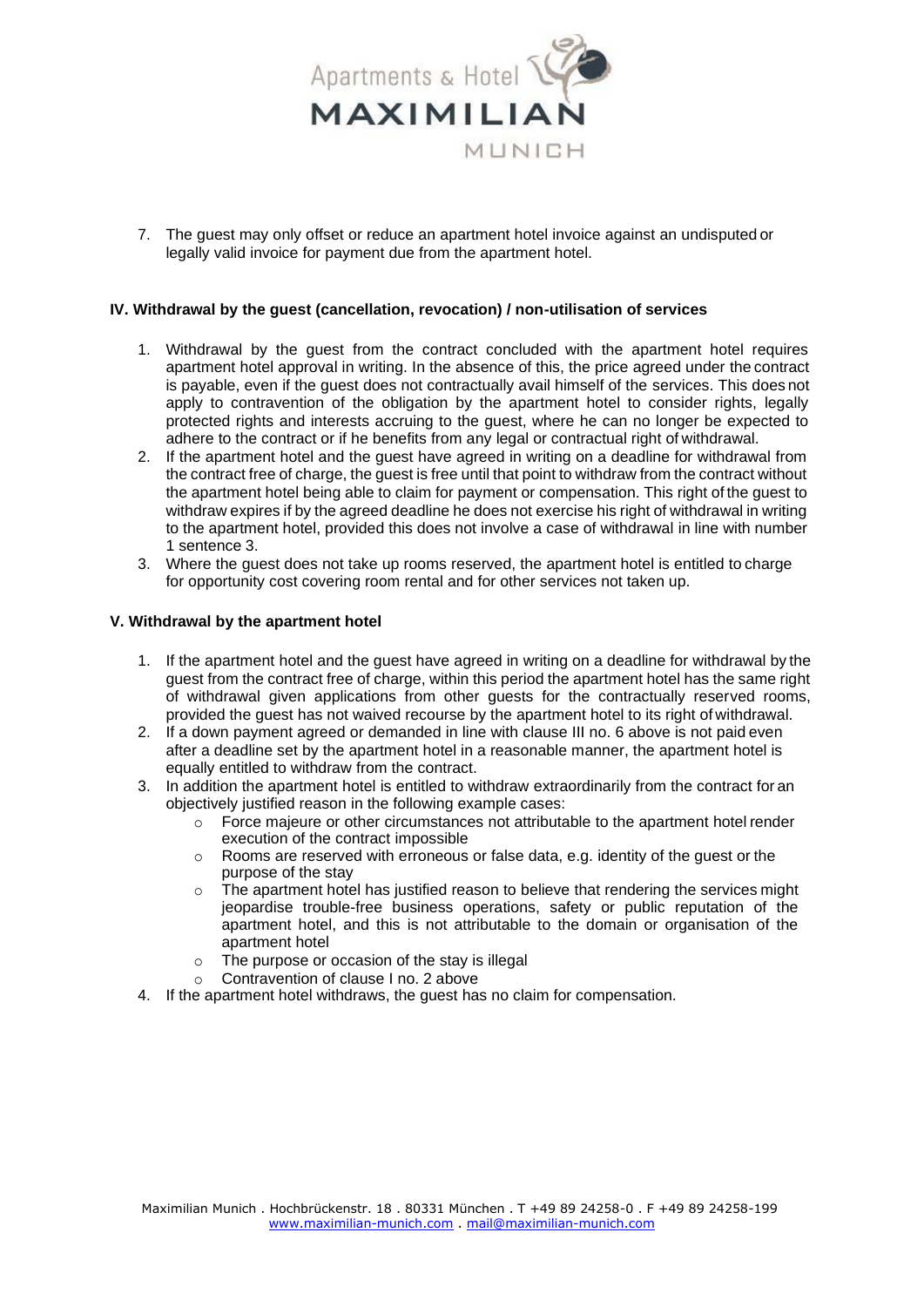

#### **VI. Allocation of rooms, handover and return, smoking ban, notification requirement and liability for damage to room or facilities**

- 1. The guest has no claim for allocation of specific rooms, unless expressly agreed.
- 2. Rooms reserved are available to the guest from 15:00 on the agreed arrival date, and the guest has no right to earlier availability.
- 3. On the agreed day of departure the rooms are to be returned to the apartment hotel latest at 12:00 in a clean state, thus in case of delayed vacation of rooms the apartment hotel is free for contract-exceeding use to invoice a blanket charge of 50% of room price up to 16:00, and as from 18:00 there is a charge of 100% of the daily rate. This does not give rise to any contractual claims by the guest, although he is free to provide proof that the apartment hotel has either no claim to compensation or a significantly reduced one.
- 4. The guest is obliged to treat the rented room and its facilities as well as communal facilities with due care and diligence. If there is any damage to the room or its facilities, the guest should immediately inform the apartment hotel.
- 5. Smoking is not allowed in any enclosed room in the apartment hotel.
- 6. The guest should make good any damage to the room or its facilities caused in contravention of his duty of due care either by him or by his family members, third parties he has entrusted with use of the room or to whom he has allowed access to the room or indeed by third parties appearing at his behest. This also includes the deployment of the fire brigade in the event of a false alarm. The same applies to damage to communal facilities and the building itself. We should like to point out that even smoking in any enclosed room in the apartment hotel constitutes property damage.
- 7. The obligation to pay compensation includes all expenditure incurred by the apartment hotel in making good the damage and all expenditure in the form of consequential losses, especially revenue losses for the period during which the room cannot be rented out due to the damage.

## **VII. Liability of the apartment hotel**

1. The apartment hotel is liable to apply normal commercial care in its obligations under the contract.

Guest claims for compensation are out of the question with the exception of damage to life, limb or health attributable to the apartment hotel, other damage attributable to premeditation or gross negligence on the part of the apartment hotel and damage attributable to premeditation or gross negligence on the part of the apartment hotel in performance of its contractual duties. Such contravention caused by a legal representative or agent is deemed to have been caused by the apartment hotel. If defects or faults occur in services provided by the apartment hotel, these will immediately be remedied by the apartment hotel upon becoming aware of them or in response to immediate complaint. The guest is obliged to do everything reasonably possible to remedy the fault and minimise possible damage.

- 2. The apartment hotel is liable to the guest for items brought in according to legal provisions, namely for 100 x room price with a maximum of € 3,500- This also covers up to € 800 money, securities and valuables kept in the hotel or room safe (such items being limited to a total of € 3,500). The apartment hotel recommends taking advantage of this opportunity. All liability claims are forfeited if the guest becomes aware of loss, destruction or damage, but does not immediately inform the apartment hotel (§ 703 BGB). More extensive liability of the apartment hotel is covered by number 1 sentences 2 to 4 above.
- 3. The apartment hotel fulfils morning call requests with the utmost care, and messages, mail and parcels delivered for guests are similarly carefully handled. The apartment hotel undertakes delivery and storage and forwards these upon request and against payment. Number 1 sentences 2 to 3 above apply.